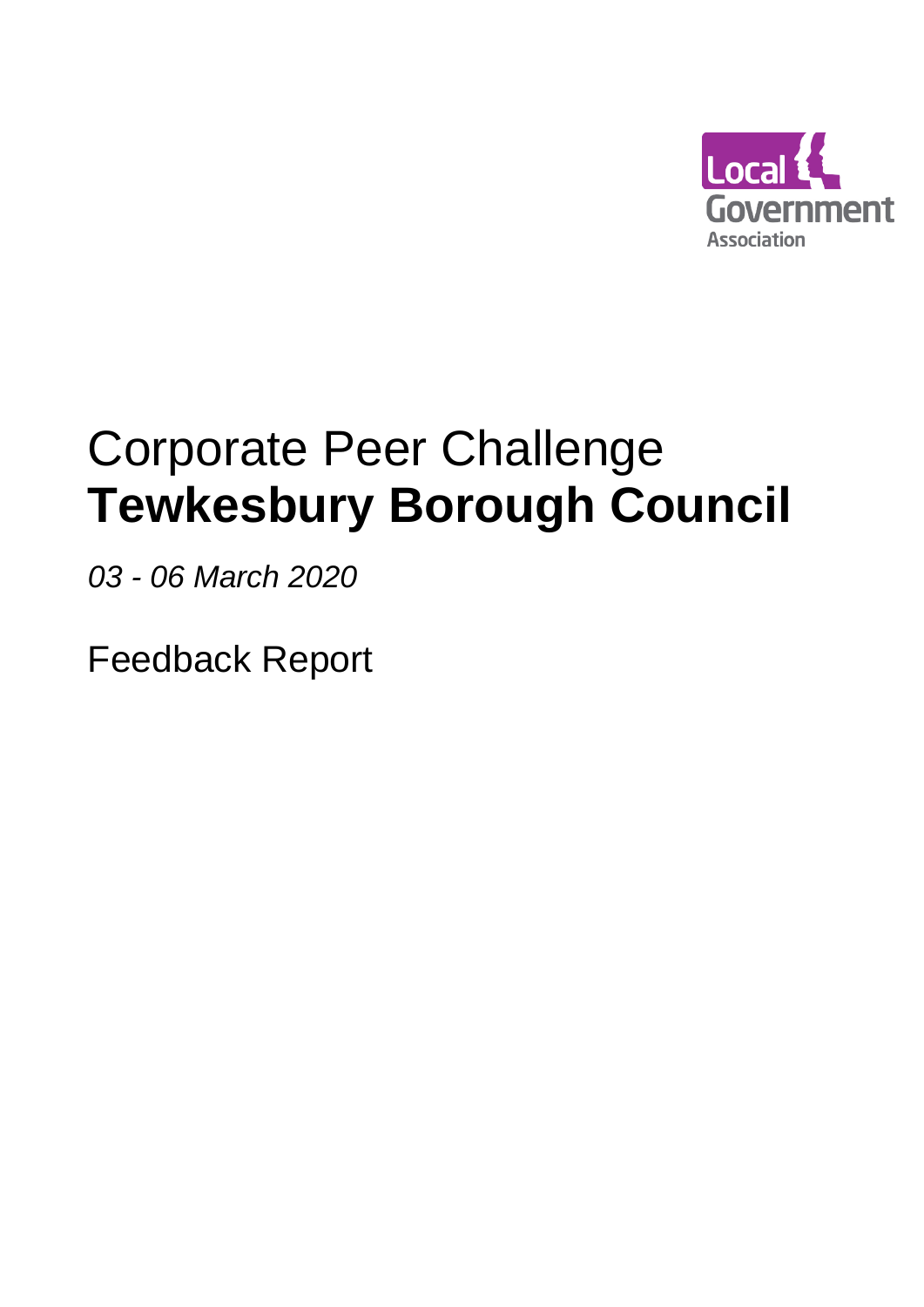# **1. Executive Summary**

This review was conducted prior to the COVID-19 pandemic and the world is now a different place in many ways. Nevertheless, this report reflects the views of the Peer team at a specific point in time and the recommendations made in this report will be for the council to consider within the new global, national and regional context.

The Peer Team would like to acknowledge the level of support provided to them both before and during the onsite visit by members of the Corporate Services Team as well as the positive way in which the whole council engaged in the process.

Tewkesbury Borough Council (TBC) is a well-run organisation, with well-respected management team, officers and members. The council shows a good understanding of place and has a strong presence within it. Officers and members have a passion for their borough which is recognised and valued by partners, with whom they have strong working relationships. The council takes a leading role in developing and maintaining these relationships for the benefit of its residents and communities.

TBC benefits from the highly effective personal leadership of its Chief Executive (CEO) is unanimously well regarded and respected both within the council and amongst partners and stakeholders. The supportive leadership style he models is valued by staff at all levels. We heard of numerous hard won projects and relationships that are of significant benefit to the council and can be directly attributed to the CEO, for which he is to be commended. However, the council needs to continue to take steps to ensure effective succession planning.

Staff are dedicated, forward looking and open to change – they represent an asset to the organisation and should continue to be nurtured and engaged in taking TBC forward. The 'can do' attitude of staff is an enviable strength, but with the strategic and operational demands increasing as the new council plan comes online, along with the emerging work to support the Garden Town plans, there is a risk this willingness to help could lead to staff being over committed and this strength becoming a weakness.

The council could take a more proactive approach to external communication - when they have taken the lead in the past, such as press briefings on key initiatives, they do it well and this is welcomed by stakeholders, but there is a need to recognise the strategic value of effective comms and look to build specialist/dedicated capacity in this area.

In relation to Garden Town Delivery, clearly defined next steps are now needed to define the programme within the external context, to ensure the output is co-owned and co-produced with the full range of stakeholders. Effective multi-agency governance is now required and the council needs to consider how to structure and resource this.

There is an experienced and technically strong finance team and members and officers are confident that the financial position is being well managed. The council recognises their significant dependence on New Homes Bonus (NHB) funding the base revenue position and there is some visibility of the risk this represents given the likely changes coming down from government. Greater organisational awareness of this risk, its potential impact and viable mitigation options is needed. This should be prioritised in order to ensure that any alternative or additional efficiency programmes that need to be initiated to offset this income risk have time to deliver savings in advance of any change in funding approach by government.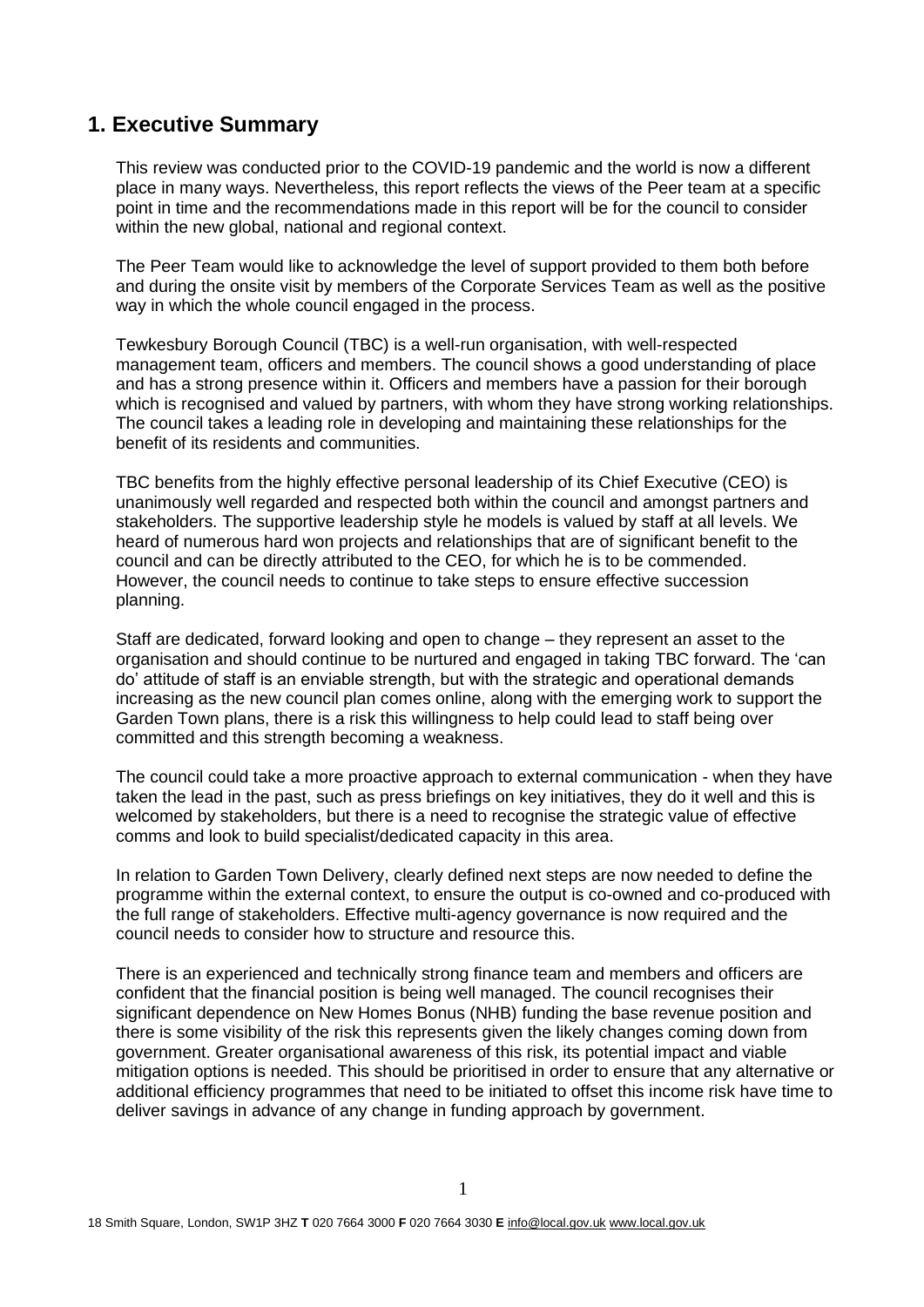TBC has proactively embraced the commercialisation agenda and has a well-performing portfolio which makes a valuable contribution to the Medium-term Financial Strategy (MTFS). More detailed scenario planning to map the impact of potential changes to the commercial investment regulatory framework would be beneficial. This is to ensure the council is comfortable with the level of risk being managed, rather than presupposing a change is required.

# **2. Key recommendations**

These recommendations were made at a point in time, reflecting the thoughts of the team at that time, and based on the evidence gathered. As part of the LGA's ongoing role supporting our members in the region, we have seen that TBC, like many others, has responded well to COVID-19 and that the post-emergency landscape for the council will be very different. Nonetheless, these recommendations provide the thoughts of the LGA team at the time of the visit and, it is hoped, provide valuable reflections back to the council on the pre-pandemic situation that might help inform future considerations and prioritisation.

There are a range of suggestions and observations within the main section of the report that will inform some 'quick wins' and practical actions, in addition to the conversations onsite, many of which provided ideas and examples of practice from other organisations. The following are the peer team's key recommendations to the council and are caveated in that they were made in a pre-COVID-19 world and the council will need to consider the relevance of these recommendations accordingly:

- 1. Build upon your effective and well-embedded budget planning arrangements into the future by ensuring that you:
	- Take appropriate steps to minimise reliance on NHB as a means of sustaining the base revenue requirements of the organisation.
	- Prepare for possible changes to commercial investment regulatory framework through detailed scenario planning.
- 2. Create the necessary senior leadership resilience, focus on prioritisation and overall resource requirements within the organisation going forward so that so that the council is on as sound a footing as possible to continue to meet the challenges facing the sector. As part of this:
	- Clarify roles and responsibilities of Corporate Leadership Team (CLT) and Management Team in order, ensuring that opportunities for senior officers to contribute and influence are well understood;
	- Build on partnership and shared service delivery strengths to cement your 'place leadership' role and from this explore further opportunities as to how these arrangements will help build capacity
	- Build on existing corporate project evaluation mechanisms to develop a clear process for prioritisation and changing resource requirements
- 3. Consider ways and approaches to promote the 'Tewkesbury Brand' more effectively as part of your successful leadership of place approach.
- 4. Agree how you can proactively move the Garden Town delivery programme to the next phase by establishing/ developing stakeholder governance and engagement structures and processes.
- 5. Building upon your existing sound governance arrangements review both:
	- the timings of key meetings so that all members can contribute effectively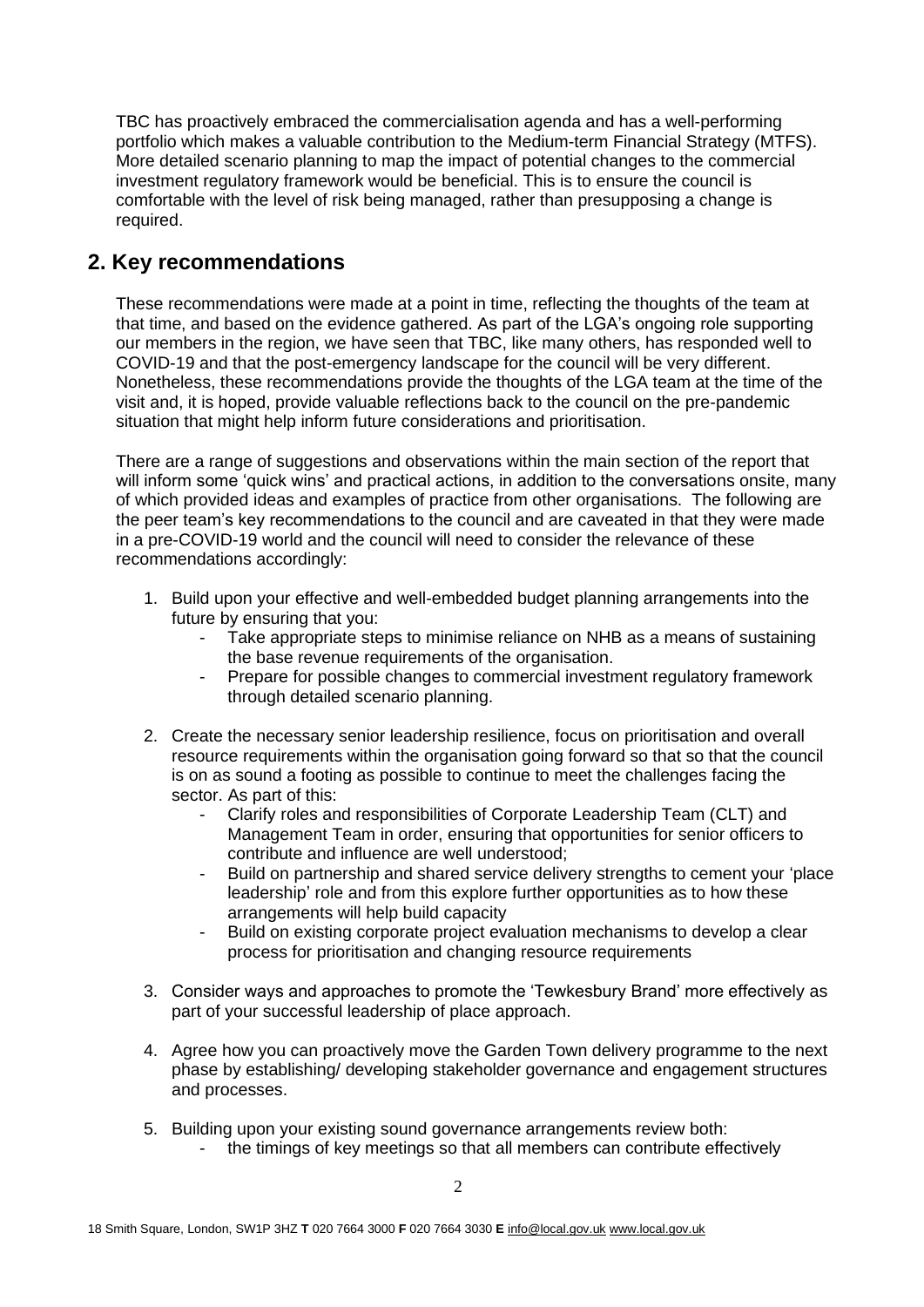- the length/ style of member reports so they more effectively inform and enable better decision making.

# **3. Summary of the Peer Challenge approach**

# **3.1 The peer team**

Peer challenges are delivered by experienced elected member and officer peers. The makeup of the peer team reflected your requirements and the focus of the peer challenge. Peers were selected on the basis of their relevant experience and expertise and agreed by you. The peers who delivered the peer challenge at TBC were:

- Stephen Walford Chief Executive, Mid Devon District Council (Lead Peer)
- Councillor Linda Haysey Leader East Herts District Council
- Councillor Allan Knox Leader, Liberal Democrat Group, Ribble Valley District Council
- Jo Yelland Strategic Director Exeter City Council
- Mark Green Director of Finance and Business Improvement, Maidstone Borough Council
- Emily McGuinness LGA Peer Challenge Manager

## **3.2 Scope and focus**

The peer team considered the following five questions which form the core components looked at by all Corporate Peer Challenges cover. These are the areas we believe are critical to councils' performance and improvement:

- 1. Understanding of the local place and priority setting: does the council understand its local context and place and use that to inform a clear vision and set of priorities?
- 2. Leadership of Place: does the council provide effective leadership of place through its elected members, officers and constructive relationships and partnerships with external stakeholders?
- 3. Organisational leadership and governance: are there effective political and managerial leadership supported by good governance and decision-making arrangements that respond to key challenges and enable change and transformation to be implemented?
- 4. Financial planning and viability: does the council have a financial plan in place to ensure long term viability and is there evidence that it is being implemented successfully?
- 5. Capacity to deliver: is organisational capacity aligned with priorities and does the council influence, enable and leverage external capacity to focus on agreed outcomes?

In addition to these questions, you asked the peer team to consider the following questions:

- Are we set up organisationally to successfully deliver our growth plans and ambitions?
- In more general terms, do we have the ability and capacity to deliver the new Council Plan, particularly around our new priorities?

# **3.3 The peer challenge process**

It is important to stress that this was not an inspection. Peer challenges are improvement focussed and tailored to meet individual councils' needs. They are designed to complement and add value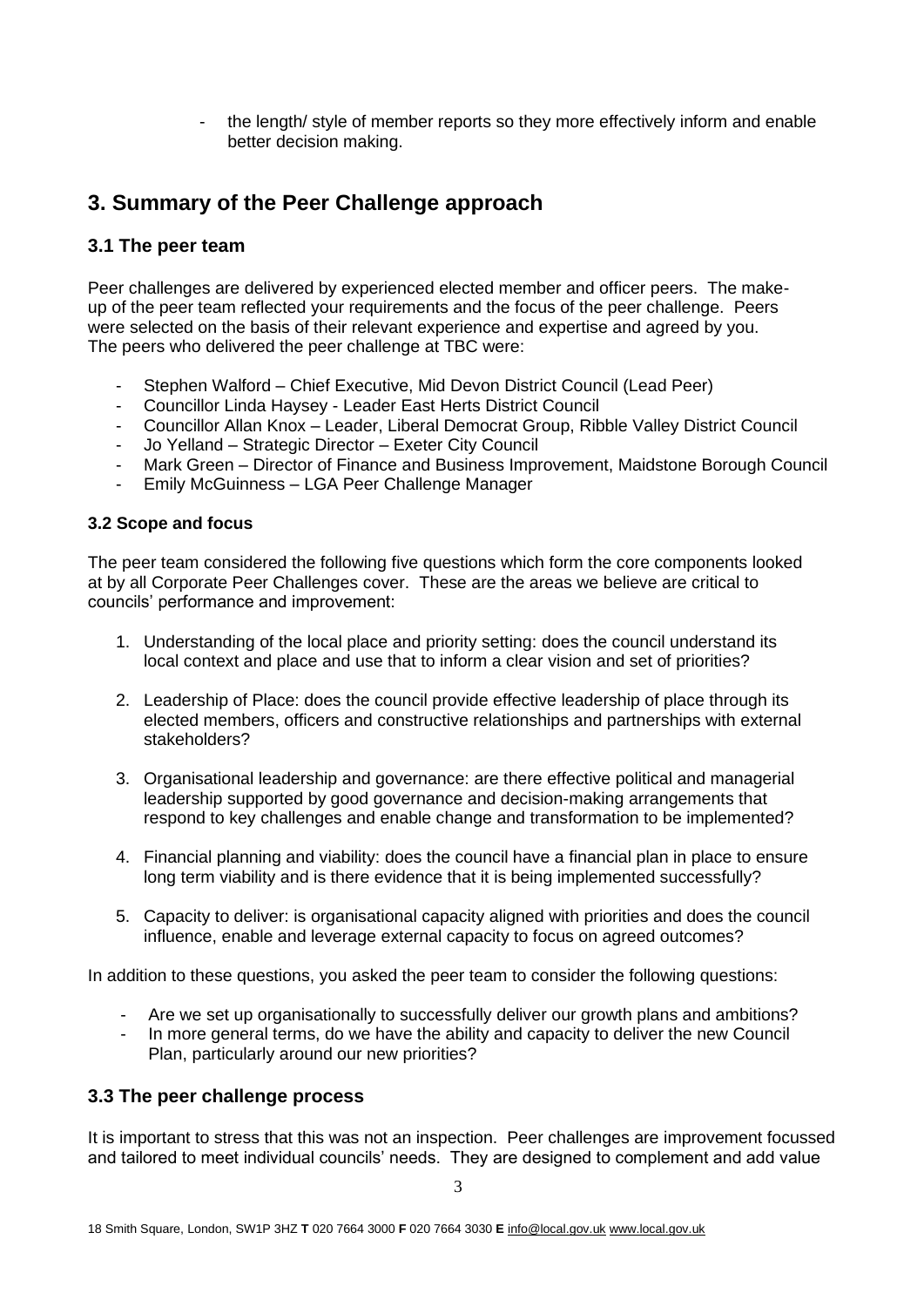to a council's own performance and improvement. The process is not designed to provide an indepth or technical assessment of plans and proposals. The peer team used their experience and knowledge of local government to reflect on the information presented to them by people they met, things they saw and material that they read.

The peer team prepared for the peer challenge by reviewing a range of documents and information in order to ensure they were familiar with the Council and the challenges it is facing. The team then spent 4 days onsite at TBC during which they:

- Spoke to more than 120 people including a range of council staff together with councillors and external partners and stakeholders.
- Gathered information and views from more than 40 meetings and additional research and reading.
- Collectively spent more than 220 hours to determine their findings the equivalent of one person spending more than 5 weeks in the council.

This report provides a summary of the peer team's findings. It builds on the feedback presentation provided by the peer team at the end of their on-site visit (3-6 March 2020). In presenting feedback to you, they have done so as fellow local government officers and members, not professional consultants or inspectors. By its nature, the peer challenge is a snapshot in time. We appreciate that some of the feedback may be about things you are already addressing and progressing

# **4. Feedback**

## **4.1 Understanding of the local place and priority setting**

The TBC Plan, adopted in January 2020 and running until 2024, provides a sound blueprint for the future delivery of services within the borough as well as reaffirming a longstanding commitment to driving an ambitious growth agenda.

The council is rightly seen as a 'market leader' in identifying and more importantly, leading the delivery of local growth – something which is evidenced by the two Garden Community initiatives planned for the borough. This proactive approach is welcomed across the piece and the strong working relationships with partners from all sectors is testament to this. The council clearly has a strong sense of place, and its role within it – especially when it comes to leading successful growth plans.

The Council plan is a sound basis upon which to build and shape how the council supports its communities and stakeholders going forward, but there is more that could be done to ensure greater ownership of the plan and its priorities both within the council and externally with partners. The plan sets out the council priorities of:

- Finance and Resources
- Economic Growth
- Housing
- Customer First.
- Garden Communities
- Sustainable Environment

The partners and staff we met with were clear about the council's commitment to making Tewkesbury the place of choice for business and the accompanying aims of delivering employment land and housing, together with the right infrastructure and skills. There is less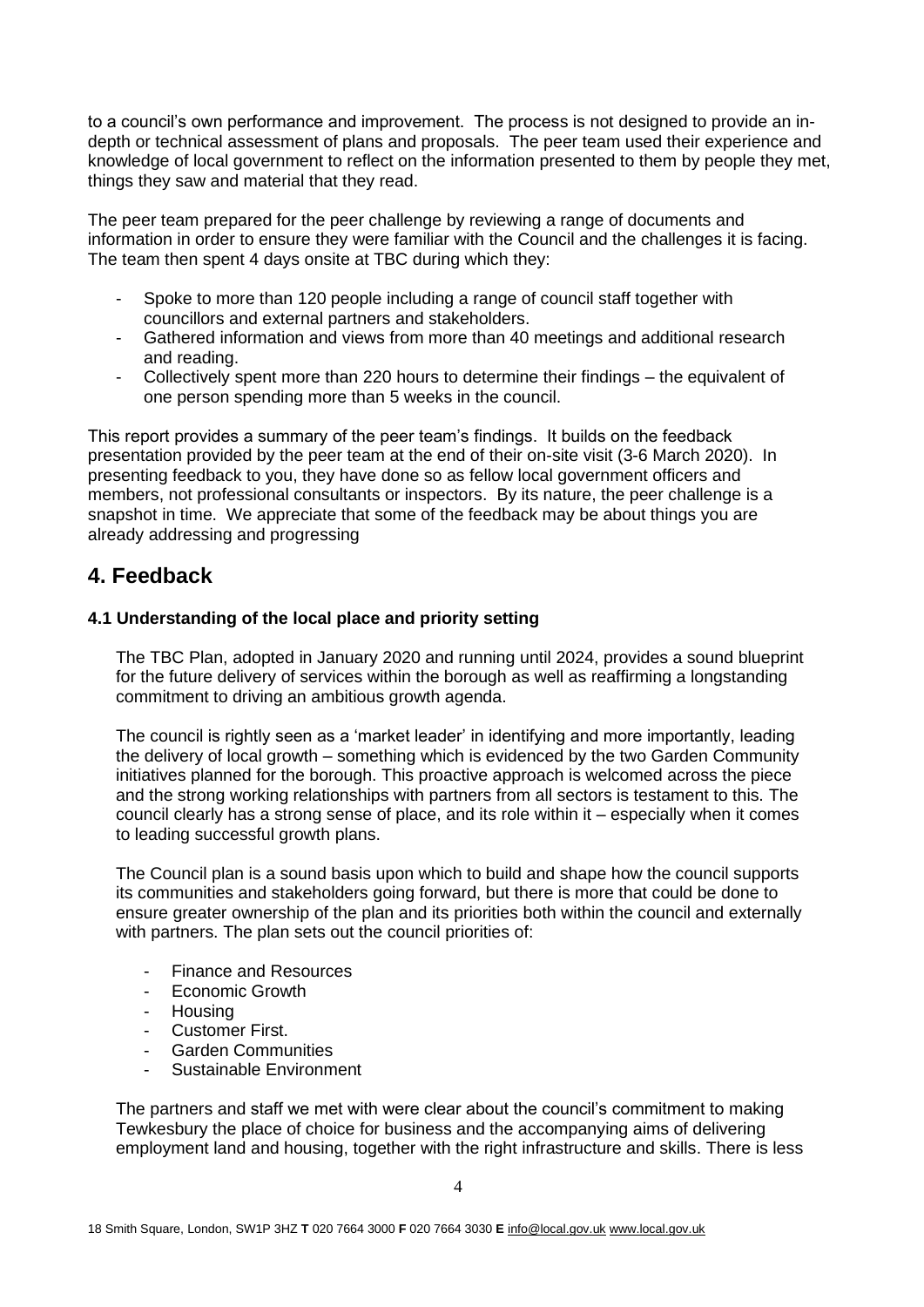clarity around the other new priority areas – understandably given their relatively recent adoption.

There is a lack of clarity around how data is used to determine priority areas and if the council wishes to see parity across the four priority areas in terms of successful delivery, a clearer narrative would be helpful, explaining the rationale behind each priority area. Similarly, whilst it is encouraging to note the council makes effective use of benchmarking data such as CIPFA and LGInform in some areas of performance management, there is more that could be done to underpin more robust service planning in terms of gathering, analysing and using customer insight to inform prioritisation discussions and decisions.

The need for a more consistent approach to using customer insight is perhaps most relevant when considering the Customer First Council Plan Priority and improvements in this area will help inform the emerging Digitalisation and Transformation Programmes, ensuring that the needs of customers are clearly understood and services reshaped or redesigned accordingly.

The council clearly understands and is well embedded in the local business community and became one of the first district councils to work with the Local Enterprise Partnership to establish a Growth Hub on the site of the council offices. This is an excellent initiative and within the first year of operation over 1000 local businesses have interacted with the Hub with some impressive examples of supporting new business that have gone on to grow their business within the borough. Stakeholders from the business community hold the council in high regard, and they have a well-earned reputation of delivering results.

The co-location of other key public sector partners such as Gloucestershire Police, Department for Work and Pensions, Citizens Advice Bureau and Children's Services in the Public Services Centre demonstrates the council's commitment to not only making the best use of its assets, but also seeking to provide the most 'joined up' end-to-end service for some of their most vulnerable customers and residents.

The council's plans to meaningfully respond to the Climate Change Emergency declared by members needs further detail and articulation. There are active campaign groups within the community, and indeed amongst elected members and how the council will meet climaterelated targets alongside ambitious growth plans will be a considerable challenge, helped by the imminent appointment of a County-wide Climate Change co-ordinator.

#### **4.2 Leadership of Place**

Being identified as the 'Fastest growing district outside of London' in an ONS report in 2019 is a strapline that TBC is rightly proud of, and this has been achieved through a proactive approach to leadership of place, led from the front by the CEO but supported across the council. Officers and members have a visible and commendable passion for the district which is appreciated by partners and translates well within the partnership arena.

The council clearly has a good understanding of place and a strong presence within it particularly in relation to growth. The adopted Joint Core Strategy, working in partnership with Gloucester City and Cheltenham Borough Councils is an impressive and challenging framework for sustainable growth which seeks to deliver:

- 35,000 homes by 2031 half will be built within Tewkesbury Borough
- 50% increase in housing to 2031
- 200 hectares of employment land 75% of which will be in Tewkesbury Borough
- 40,000 new jobs.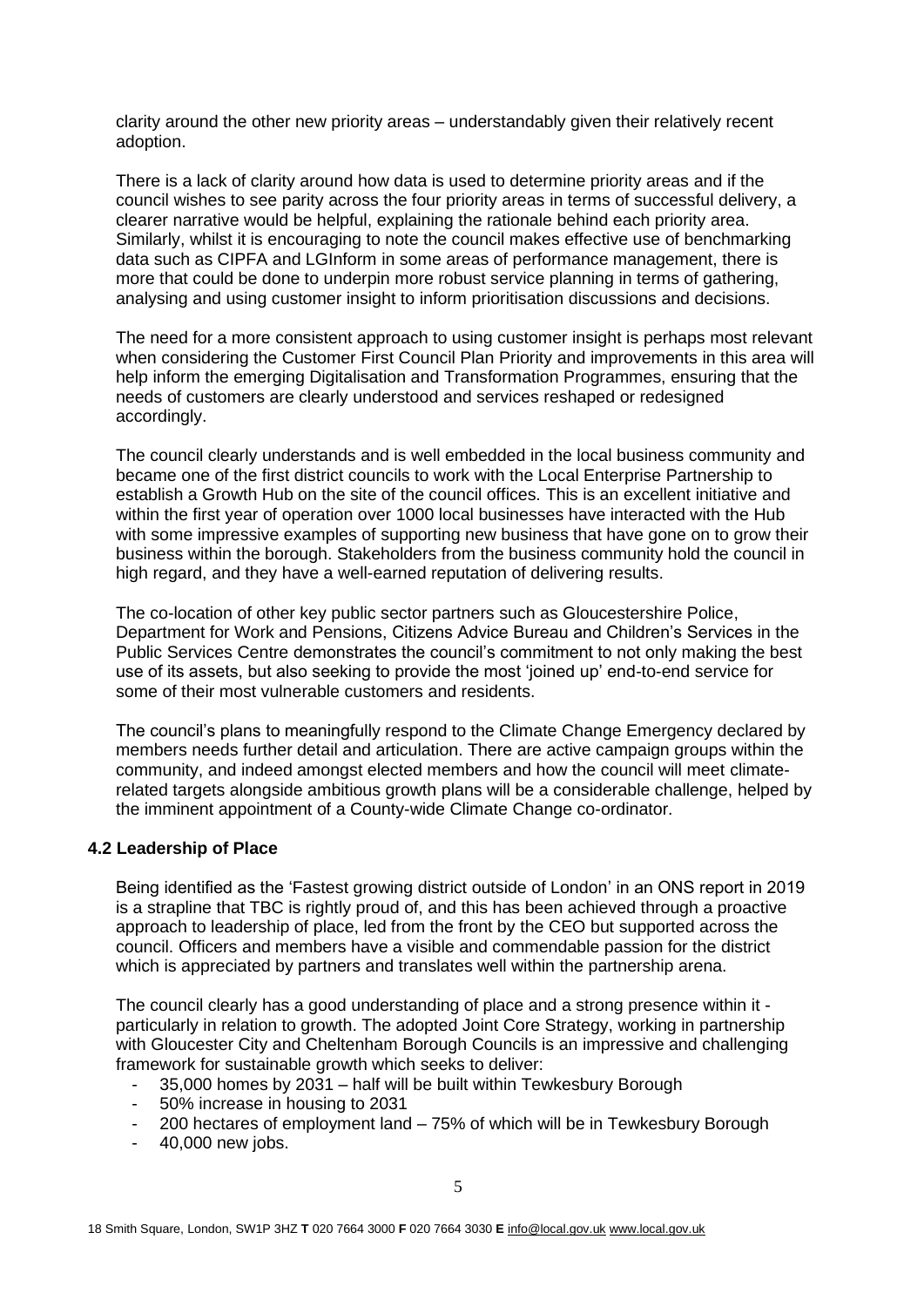Such stretching targets cannot be delivered in isolation, and the council have forged highly effective working relationships with key local, sub-regional, regional and national partners, resulting in tangible outcomes such as delivering 25% extra homes over a 3 year period.

The council is well placed to exploit the opportunities presented by City Region proposals, where they will be fulfilling the Senior Responsible Officer role, along with the Midlands Connecting Corridor plans. Their positioning in these key regional programmes is testament to the personal, and therefore, organisational credibility of the CEO. In order to de-risk any strategic reliance on any one individual, some thought could be given to succession planning in this area. Ensuring sufficient and sustainable senior leadership capacity in these areas will be crucial to continuing success.

Small and medium businesses value the communication and advice channels that exist with TBC with the Growth Hub cited as excellent innovation. Building on the knowledge and expertise developed through the Growth Hub, the council may wish to consider slightly redefining its support for local business growth – moving more towards an enabling role rather than delivery. This will help manage resource requirements whilst wishing to maintain a strong economic development focus.

The council is able to work well across geographical and sector boundaries and this enables them to exert a level of influence disproportionate to the size of the organisation. Opportunities exist to broaden and strengthen these partnership arrangements - we heard from key partners that approaches to enhance partnership working would be well received and that the council would be 'pushing on an open door'. Capitalising on the credibility of leading officers and members will help build capacity to deliver mutually beneficial ambitions within the borough, for example through more integrated working with Parish Councils.

Work to deliver the Town Centre Strategy, and in particular issues around parking, demonstrated that the working relationship between the County Council and the District Council is not always aligned – this relationship is crucial to the delivery of major projects e.g. Garden Communities and it is important that effective communication is maintained.

Nearly half of members were newly elected in May 2019, and bring with them a wealth of new skills, knowledge and experiences. Whilst members have the opportunity to engage in key policy areas through Scrutiny and the cross-party Cabinet, there is huge potential for all members to further develop their leadership roles. We mention elsewhere in this report the need for TBC to seek greater customer insight to inform key future decisions about service delivery and design, and elected members can play a useful role in this as conduits between their communities and the council. The Garden Communities projects will need careful community liaison and elected members are perfectly placed to support this and should be proactively engaged at the earliest opportunity.

External communication from TBC can be reactive and this will not serve the council well as high profile projects such as the Garden Communities move to the delivery phase. When press briefings have been held in the past, they have been well received as have website updates, press releases etc. The council has a small communications team – with only one dedicated officer who also edits the twice-yearly magazine posted to every household and leads on internal communications. A more proactive approach to external comms and branding of place would be valued by residents and businesses alike.

Given the pace of change at TBC - particularly large projects such as the Garden Town Communities and The Joint Core Strategy, there is a need for a more proactive external communication in the near future. Addressing this will require additional, specialist capacity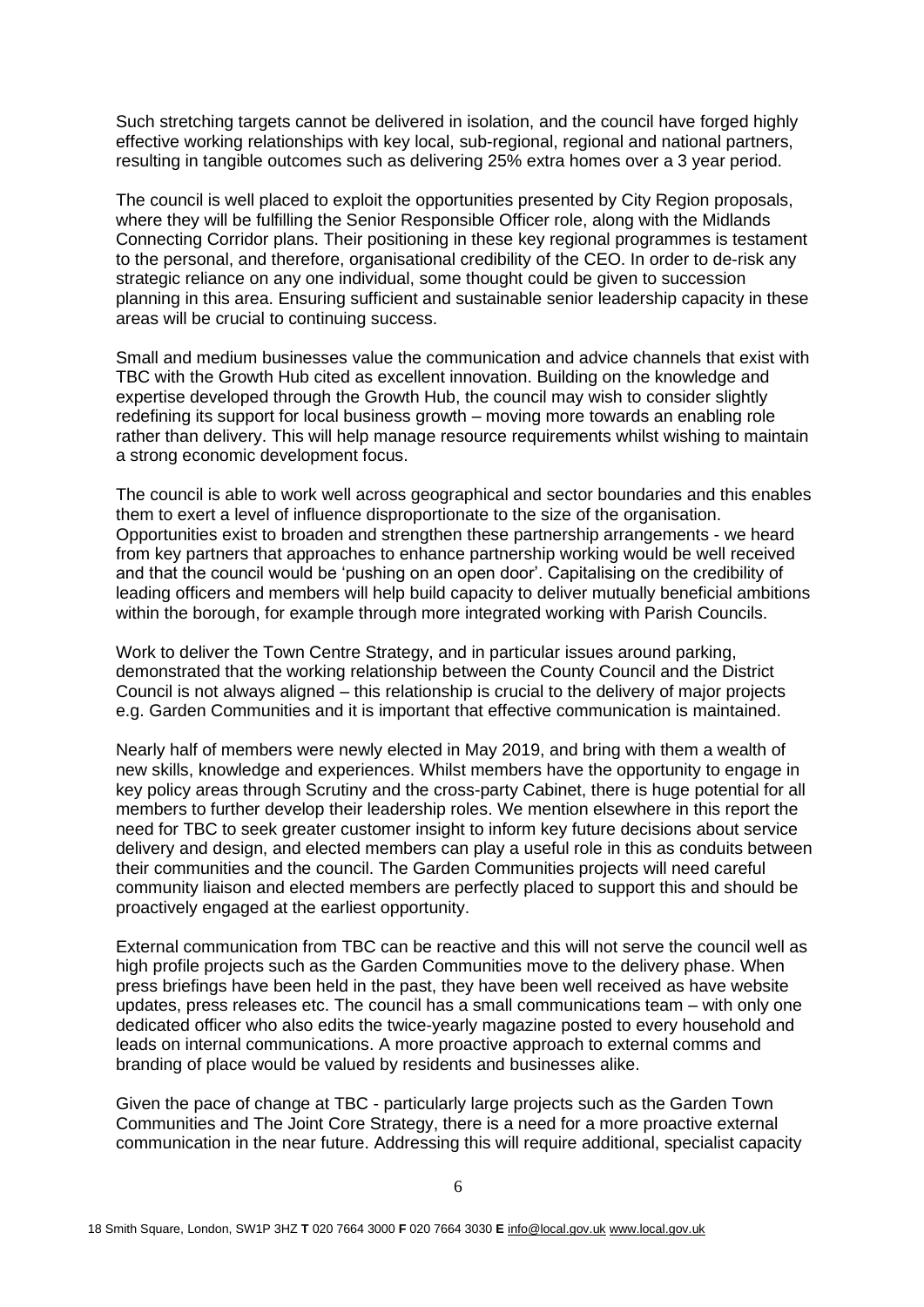and expertise, but will prove invaluable as the council seeks community engagement in, and support of major growth plans.

In times of crisis, most notably significant flooding events, TBC is able to show visible and effective leadership of place, and the same is true in terms leading on the growth agenda. In order to fulfil the ambitions of the Council Plan, similar levels of leadership and energy will need to be shown in other priority areas such as Garden Communities and Sustainable Environment.

#### **4.3 Organisational leadership and governance**

TBC benefits from the highly effective personal leadership of its CEO who is unanimously well-regarded and respected both within the council and amongst partners and stakeholders. The supportive leadership style he models is valued by staff at all levels. We heard of numerous hard-won projects and relationships that are of significant benefit to the council and can be directly attributed to the CEO, for which he is to be commended. The Council, in appointing a Deputy CEO, is already taking steps to ensure these impressive gains are not risked in the future by being too dependent on any one individual. The council could be more cognisant of this risk moving forward, especially as many high-profile projects will depend on a consistent approach from the council in the medium to longer term, and ensure that clarity exists around succession planning at a senior level.

The current senior management structure works well at the CLT level, which consists of the CEO, Deputy CEO and Monitoring Officer and we heard that other officers, including the s151 are involved when considered appropriate. This provides a good forum to establish Leadership level thinking and a collective position on important issues.

However, there is some confusion amongst both the next tier of management and the wider organisation about the roles, responsibilities and functions of the CLT and how it interacts with the Management Team – a much larger forum consisting of all Heads of Service along with CLT. Whilst the view from CLT is that the majority of key decisions are taken collectively at Management Team level, some greater clarity on the respective roles of each group would enhance transparency and confirm confidence that all key officers (especially those responsible for finance and planning) are appropriately involved in decision making.

Staff hold the authority in high regard as an employer – citing the benefits of the successful apprenticeship scheme, the numerous opportunities for personal and professional development and excellent working relationships amongst other examples. This investment in staff translates into an impressively enthusiastic and committed workforce. Transformation Plans, including the Workforce Development Strategy are at an early stage, as is the Digital Strategy, and whilst staff can see the rationale for needing to adapt the organisation to meet new and emerging challenges, those leading the process will need to ensure staff are fully engaged in shaping thinking at the earliest opportunity, creating a sense of ownership. There are enviable levels of good will amongst staff and it is vital these are maintained if organisational change and development are to be meaningful and sustainable.

Middle (Operational) Managers, as a cohort, are well engaged and have considerable development potential – and are keen to develop within and for the benefit of the council. However, they are under a lot of pressure and are at risk of becoming the "squeezed middle." They can suffer from a lack of clear direction around prioritising competing demands, for example. All the staff we spoke to appreciate and support the council's commitment to growth, but some also felt that there can sometimes be a conflict between the 'nice to have' ambitions and the 'need to maintain' core services. The mutually beneficial relationship between income generation and the ability to continue to deliver services valued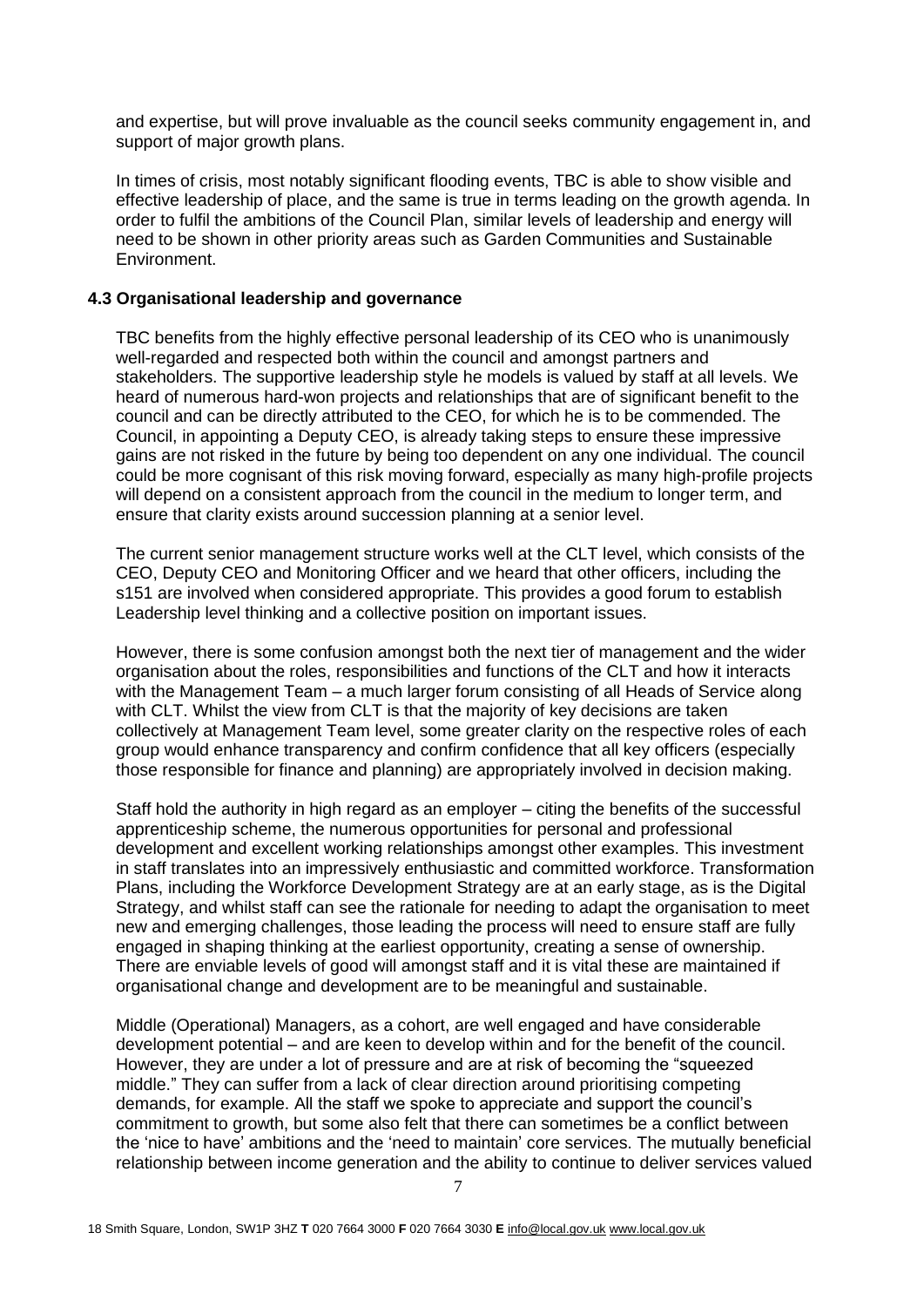by the community is well understood, but a better articulated rationale for project prioritisation is needed.

Elected members from all parties are positive about governance and decision-making processes, citing a particularly good approach to consensus building and collaborative decision making – the inclusion of an opposition member on the Executive Committee is testament to this. Through the Democratic Services Team, members are well supported and have an innovative member development programme that meets the needs of councillors now as well as looking at succession planning. There is an impressive Member Induction Process which was well regarded by all members and seen as setting the tone for positive member/officer relations and good working relationships.

Overview and Scrutiny has improved following changes made over the past 2-3 years; members and officers have more clarity on the role and purpose of the function and there seems to be appropriate levels of challenge in many cases. Opportunities exist to strengthen the role of Scrutiny in pre-decision and policy development work, thus creating greater capacity and eventually ownership of ultimate decisions – this will be particularly important should the council adopt the recommendations of this report and look to prioritise projects and activities in the future.

There is more that could be done to meet the needs of those members newly elected to the Council in May 2019, many of whom have work and/or family commitments which mean they find the current timing of meetings difficult to manage. Greater use of technology could promote virtual engagement outside of formal meetings and thus make better use of the skills and expertise of all members. Similarly, some new members of the council find formal committee reports inaccessible and reviewing how key information is presented to them, and the communities they serve, would be beneficial and further enhance engagement.

#### **4.4 Financial planning and viability**

The council benefits from an experienced and technically strong finance team supporting them as they address a potentially significant budget shortfall, resulting in members and officers being confident that the financial position is being well managed. However, the base revenue position continues to rely on NHB to a concerning degree. There is a likelihood that New Homes Bonus will either be significantly reduced/restructured or not be available beyond the short term. This poses a strategic risk to the future financial stability of the council. More detailed scenario planning involving members and officers would give greater visibility on various 'what if' scenarios and their impact. This will help the council manage this risk and inform wider prioritisation conversations within the council. Low Council Tax is an inherent handicap from a financial viability viewpoint, but to some extent this is now irretrievable (due to 'capping' restrictions) and other more innovative options will need to be played into the scenario planning work.

The Transform Work Group have proved a useful and successful forum for discussing savings ideas to date, although targets remain challenging e.g. £400K waste and recycling, £265K commercialisation, £500k other efficiencies. Continued, and perhaps widened, use of this group would support greater organisational input into defining future plans and in doing so, ensure the financial landscape is understood by all members and officers.

Even though the council is currently reporting a favourable variance from the 19/20 budget, latest revenue projections from Pixel are more pessimistic than those in the MTFS and the council should assure itself that it is adequately sighted on the risk judgements being made.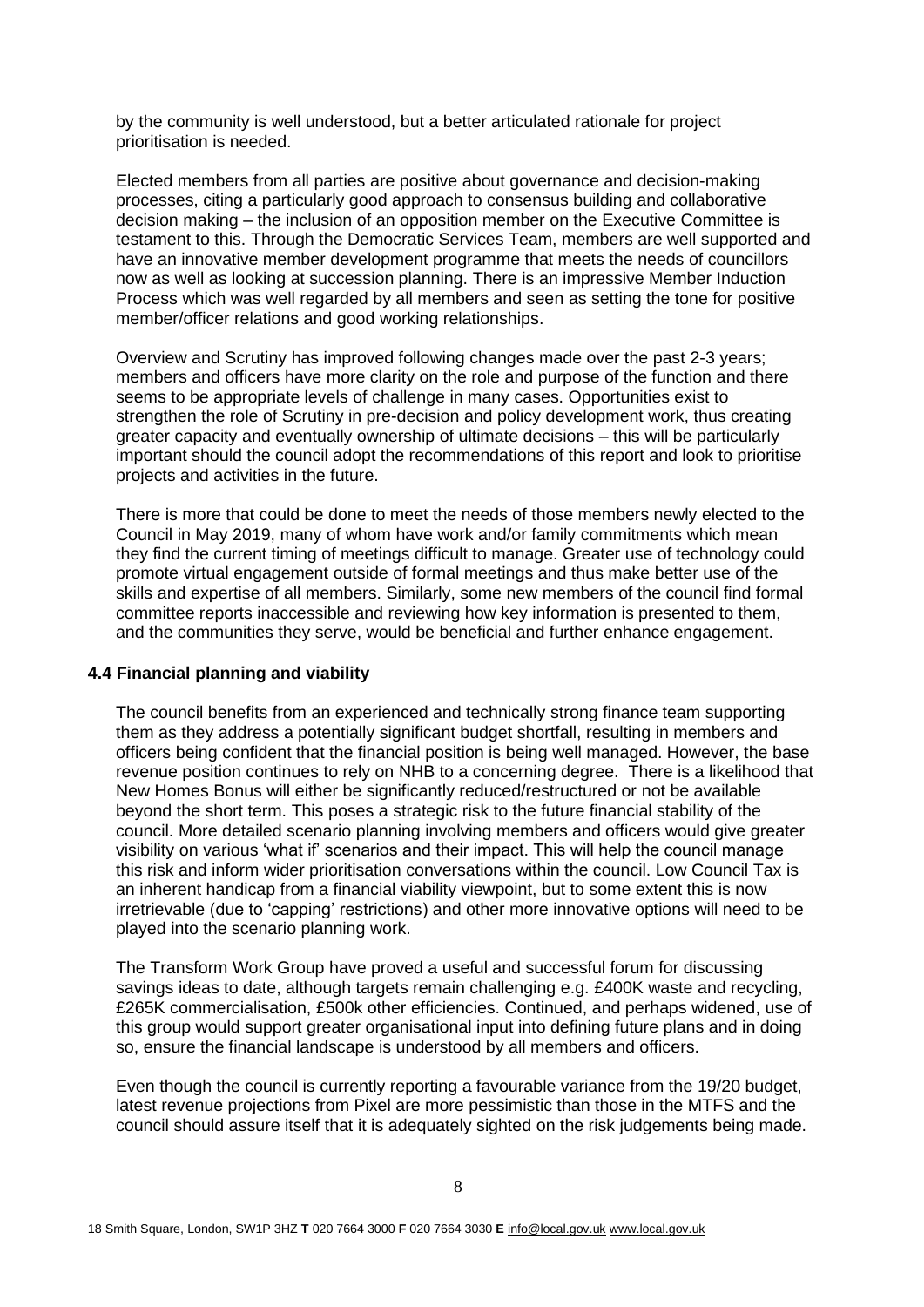Reserves have increased over past few years from a very low level and this is further evidence of sound financial planning and management. The successful approach to building levels of reserves should be documented in a formal, member approved Reserves Strategy to enhance financial monitoring and oversight.

The council has amassed a significant commercial portfolio from a small legacy investment and is now a major contributor to the revenue budget generating a net return of around £2.8m per annum. The council plans for further investment, continuing to use their 'risk versus return' decision making process. Due to a lack of investment opportunity within the borough, the council has made large investments across the country which could potentially expose them to greater risk, especially should the economic forecast shift in the future. More needs to be done to ensure there is greater organisational awareness and understanding of the risks of potential changes to the Commercial Investment Regulatory Framework to protect the interests of the council.

The Garden Town Programme represents major investment in and by the borough council, but successful delivery is dependent on Homes England funding of around £8.1 million and this is a risk to the council. Enhanced planning around alternative options – and likely impact – should these funds not materialise in part or in full would enhance financial and risk management.

## **4.5 Garden Town**

TBC has taken a bold grasp of the opportunity to seek Garden Town Status for delivery of major projects in Ashchurch in Tewkesbury and in partnership with Cheltenham Borough Council on the Cyber Park development. These Garden Communities provide the opportunity for the council to deliver on its aims to deliver sustainable, well designed and vibrant communities.

These projects are complex and require effective stakeholder management from the outset. Tewkesbury Borough Council has made good progress to date in establishing an effective member reference group. The focus now needs to shift to the next phase and defining the projects in the wider community and sub-region. To be successful, the projects will need to demonstrate they are rooted in the community and that going forward, plans are co-owned and co-designed. In order to achieve this more effective multi-governance structures will need to be developed – the existing work has had limited exposure to other key players and this needs to be addressed before undertaking further work.

The Council needs now needs to consider how to structure and resource the various governance and delivery requirements such as:

- stakeholder panels,
- Parish Council engagement
- community groups
- strategic delivery partners,
- infrastructure groups,
- landowner forums.

Outside the capacity-funded programme team, it is unclear if wider organisational capacity requirements are fully appreciated, and therefore adequately addressed. These major projects will require specialist communication and engagement support alongside the likely impact on support services such as Legal and Finance teams. When taken alongside wider organisational capacity concerns, and the need to prioritise both current and planned work,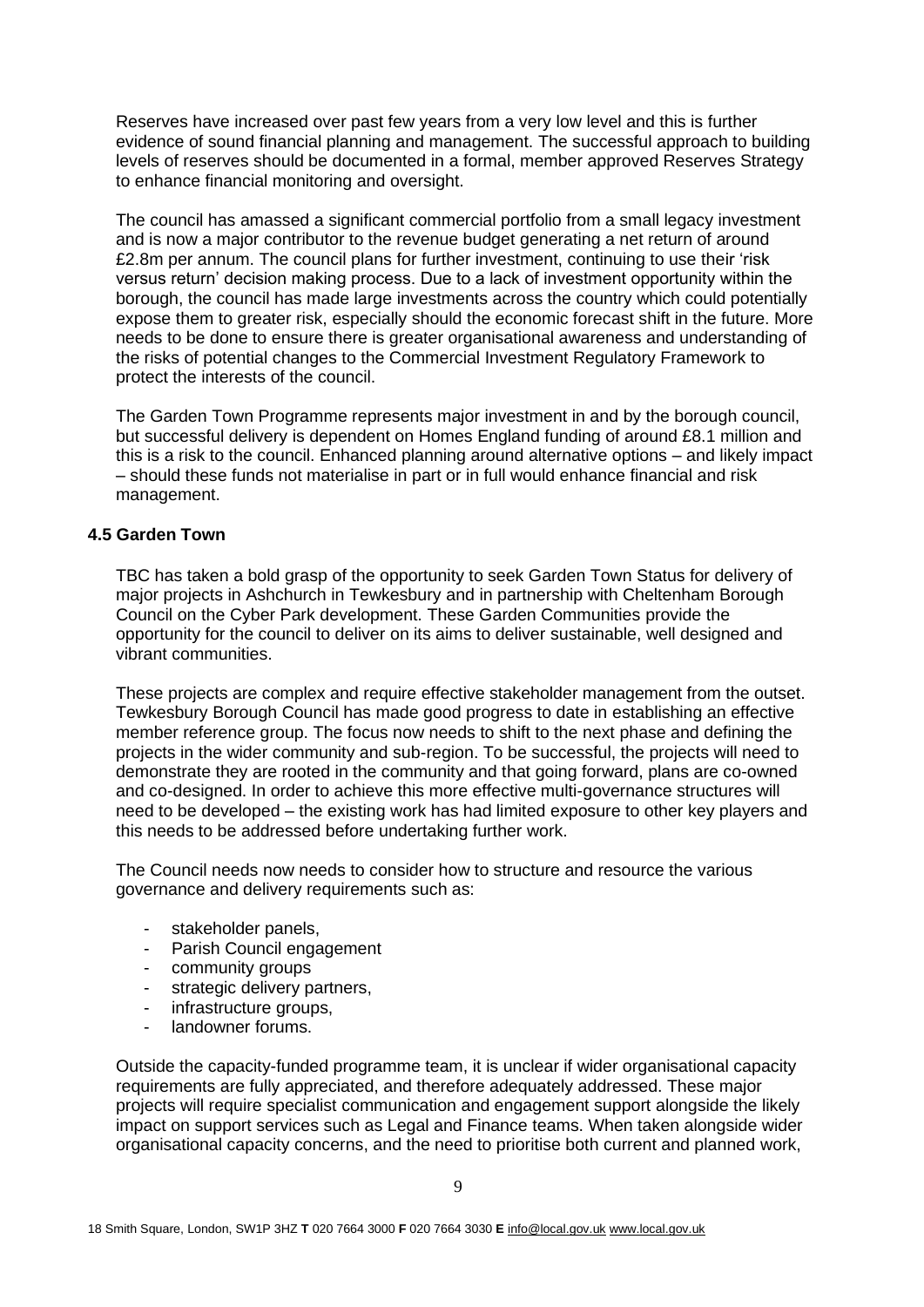the council would benefit from taking time to map in more detail the likely resource implications of the Garden Towns across their projected delivery timescales.

#### **4.6 Capacity to deliver**

The council benefits from a hardworking and committed workforce which is ready to respond to the challenges ahead and to deliver the priorities of the new council plan. Staff are dedicated, forward looking and open to change – they represent an asset to the organisation and should continue to be nurtured and engaged in taking TBC forward.

The 'can do' attitude of staff is an enviable strength, but with the strategic and operational demands increasing as the new council plan comes online, along with the emerging work to support the Garden Town plans, there is a risk this willingness to help could lead to staff being over committed and this strength becoming a weakness.

There is a strong organisational focus on developing and retaining staff which has created a dedicated and loyal workforce. The Apprenticeship Scheme is particularly well-regarded and is a commendable reflection of the supportive workplace culture that is evident at TBC – the team heard some heart-warming stories from members of staff about the support and guidance they had received from all levels of the organisation as they developed in a series of roles. Staff recognise and value this investment in them, as reflected in the very positive 2018 staff survey responses, and this will stand the authority in good stead as it embraces future challenges.

There is a lack of clarity around priority work areas and projects, which impacts on organisational capacity to deliver. We heard numerous staff state that 'everything is a priority' and this, combined with a genuine desire to support the organisation, runs the risk of overloading staff and an inevitable drop in capacity. The extent, and process by which actions are prioritised is unclear and understanding is varied across the organisation. Some dedicated time spent prioritising the aims and ambitions of the Council Plan alongside available resources would go a long way to ensuring a committed, talented and capable workforce are deployed to maximum benefit and effect.

In the Corporate Project Management framework and process, the council already has a potentially effective means through which to manage change and demand. This process could be used to assess all projects and activities against the Corporate Priorities but there is a need for more organisational rigour and discipline to ensure a consistent approach across the whole organisation - it is vital that there is a focus on identifying and tracking benefits realisation, prioritising and even saying 'no' where resources do not permit.

There are recruitment concerns in key professional areas such as planning and legal services. Recent recruitment drives have had disappointing results, and although issues in these fields is not uncommon in the sector, when looking at the future significant growth plans for the borough, some more innovative thinking may be required to build capacity in these areas. The council benefits from the shared knowledge and capacity generated by the shared legal partnership although the partnership is now having to turn away work due to a lack of capacity. A review of pay banding may be one option to ensure the council is adequately and appropriately resourced to deliver ambitious growth plans.

The council has embraced alternative means of service delivery such as the local authority owned teckal company, Ubico Ltd, which operates the council's waste, recycling, street cleansing and grounds maintenance contract and the One Legal shared services partnership. Given the positive relationships that exist across the sector and region, there is potential for the council to explore more commissioning opportunities, building on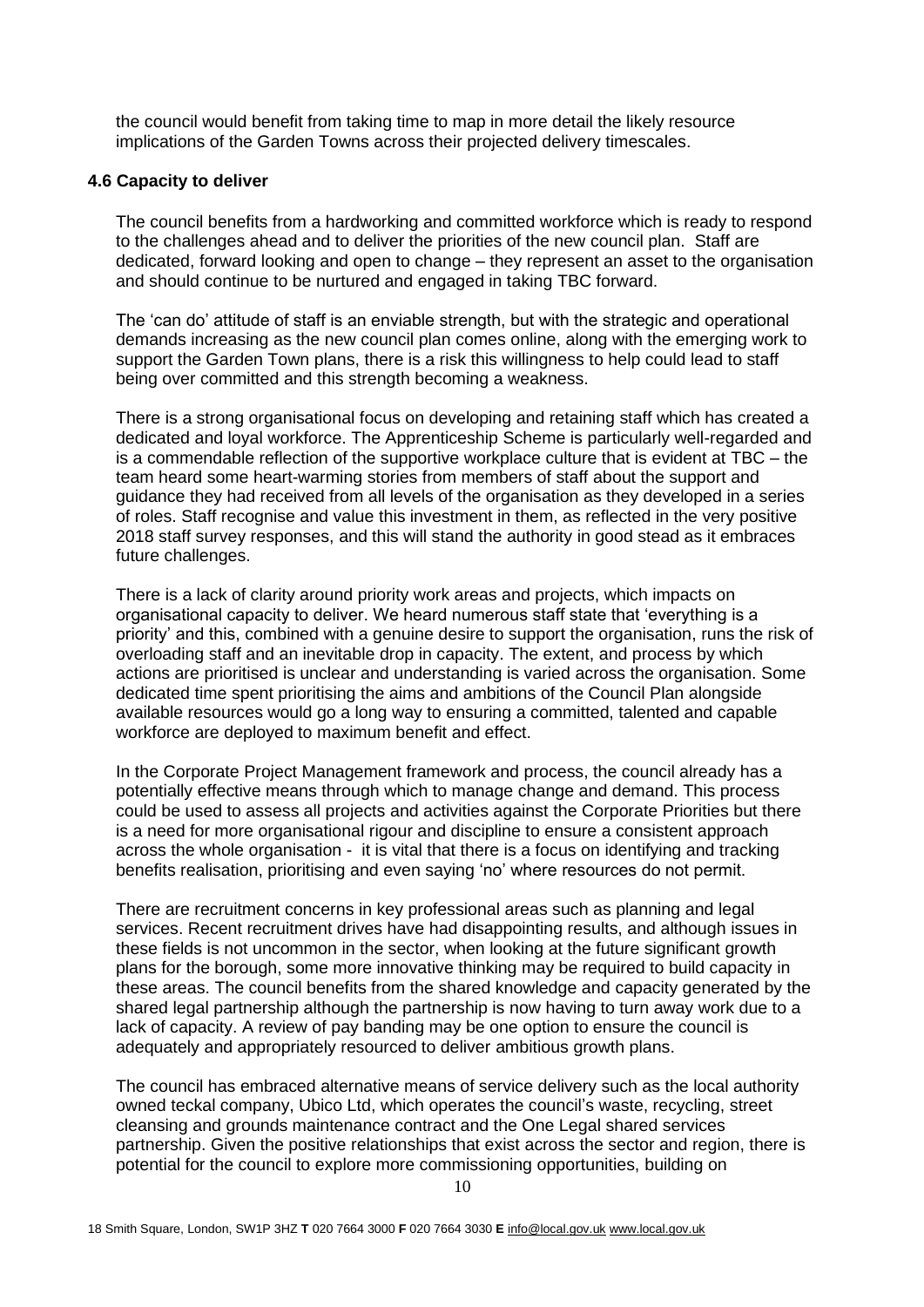organisational knowledge and expertise in this area to ensure the council is always an effective client.

There are a suite of updated policies and strategies (Workforce development, ICT, Digital and Transformation) that will provide important cornerstones for organisational Transformation Plans, as will the creation of the new Corporate Business Transformation Team. Members of this team are positive about the potential of their role in helping the council deliver efficiency savings through greater digitalisation. In order for the programme to be truly transformational, the team may benefit from spending time establishing clear baseline metrics and targets so that statements such as 'meeting our customer needs' can be better quantified and measured e.g. what are the needs of customers, to what extent are we currently meeting them and where are the gaps? A comprehensive and regular resident's survey could be an effective way of achieving this, and if the questions recommended via LGInform are used, the council will have ready access to comparative data in order to monitor performance. The work the council carried out in November 2019 through a snapshot survey and use of the Citizens Panel should prove useful foundations for this.

The Transformation Programme is well embedded in the organisation and has successfully delivered innovation and financial savings since its inception in 2014, however, taking into account the points made above about priority-setting and better management of staff resources, skills and knowledge, greater clarity around what success will look like – beyond digital enhancements – will give the programme greater longevity and sustainability. It will also ensure that the programme can be robustly managed, with benefits-realisation being key to delivering the efficiencies required to meet future budget requirements, or to free up resources to redeploy into other priority areas of work.

# **5. Next steps**

## **5.1 Immediate next steps**

We appreciate the senior managerial and political leadership will want to reflect on these findings and suggestions in order to determine how the organisation wishes to take things forward.

As part of the peer challenge process, there is an offer of further activity to support this. The LGA is well placed to provide additional support, advice and guidance on several areas for development and improvement and we would be happy to discuss this. Paul Clarke Principal Adviser is the main contact between your authority and the Local Government Association (LGA). His contact details are: [paul.clarke@local.gov.uk](mailto:andy.bates@local.gov.uk)

In the meantime we are keen to continue the relationship we have formed with the Council throughout the peer challenge. We will endeavour to provide signposting to examples of practice and further information and guidance about the issues we have raised in this report to help inform ongoing consideration.

## **5.2 Follow up visit**

The LGA Corporate Peer Challenge process includes a follow up visit. The purpose of the visit is to help the council assess the impact of the peer challenge and demonstrate the progress it has made against the areas of improvement and development identified by the peer team. It is a lighter-touch version of the original visit and does not necessarily involve all members of the